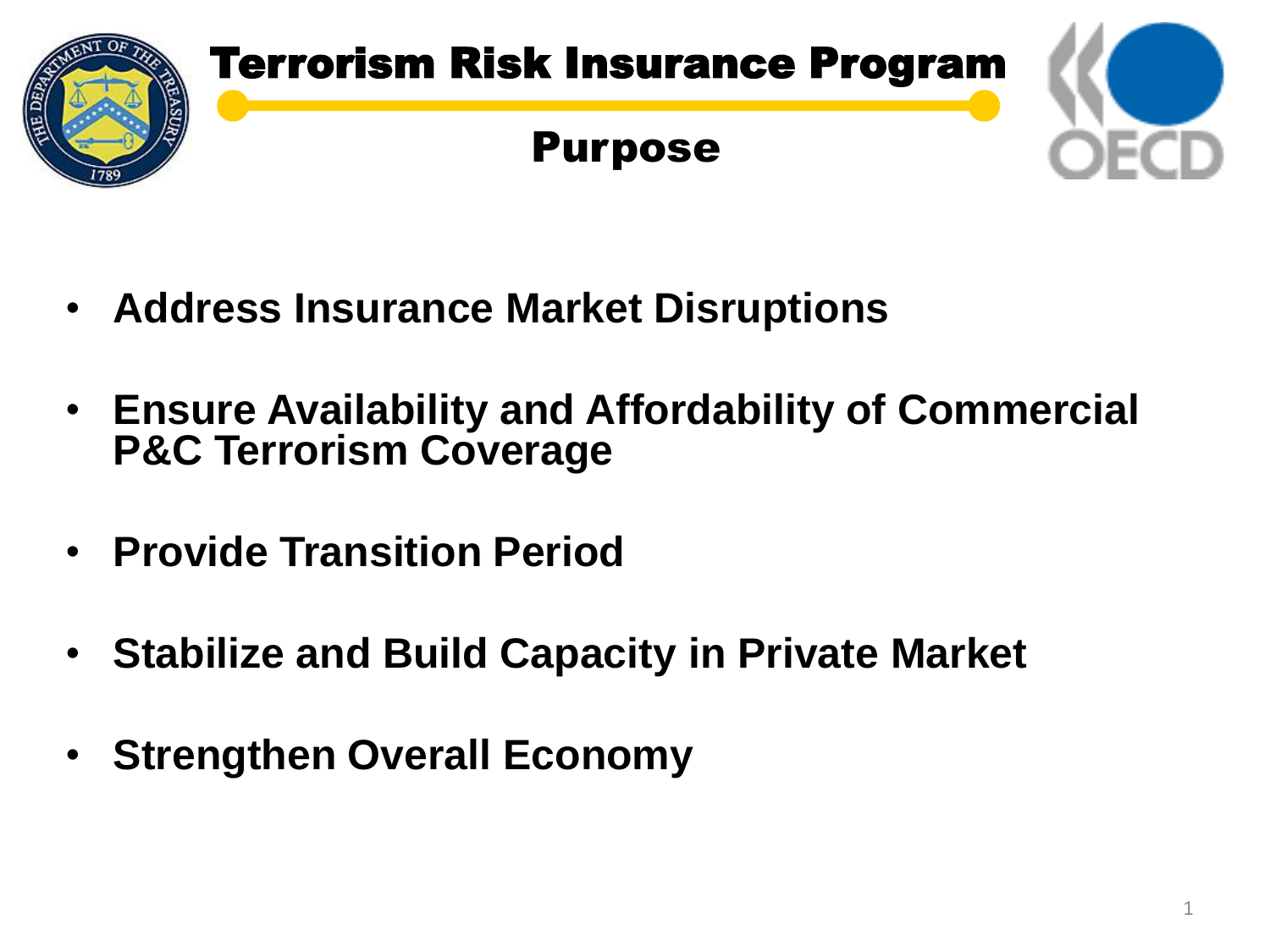

*\*Program Trigger \$100M*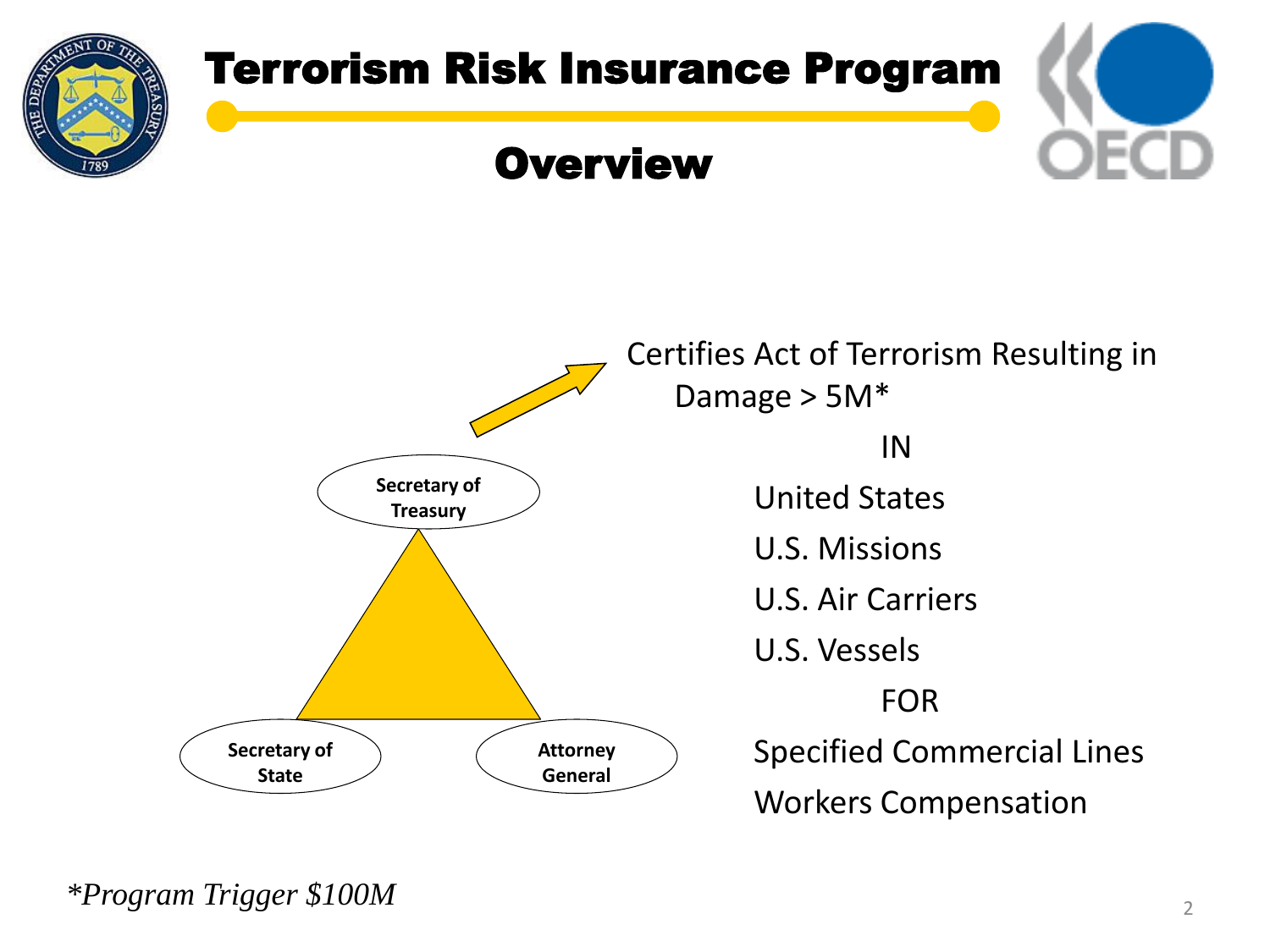

# Terrorism Risk Insurance Program

## As Amended



- **All Acts of Terrorism Covered**
- **Extended 2014**
- **Insurer Deductible 20%**
- **Insurer "Co Pay" 15%**
- **Program Trigger \$100M**
- **\$100B "HARD" Cap on losses**
- **3% Cap Surcharge Mandatory Recoupment Eliminated**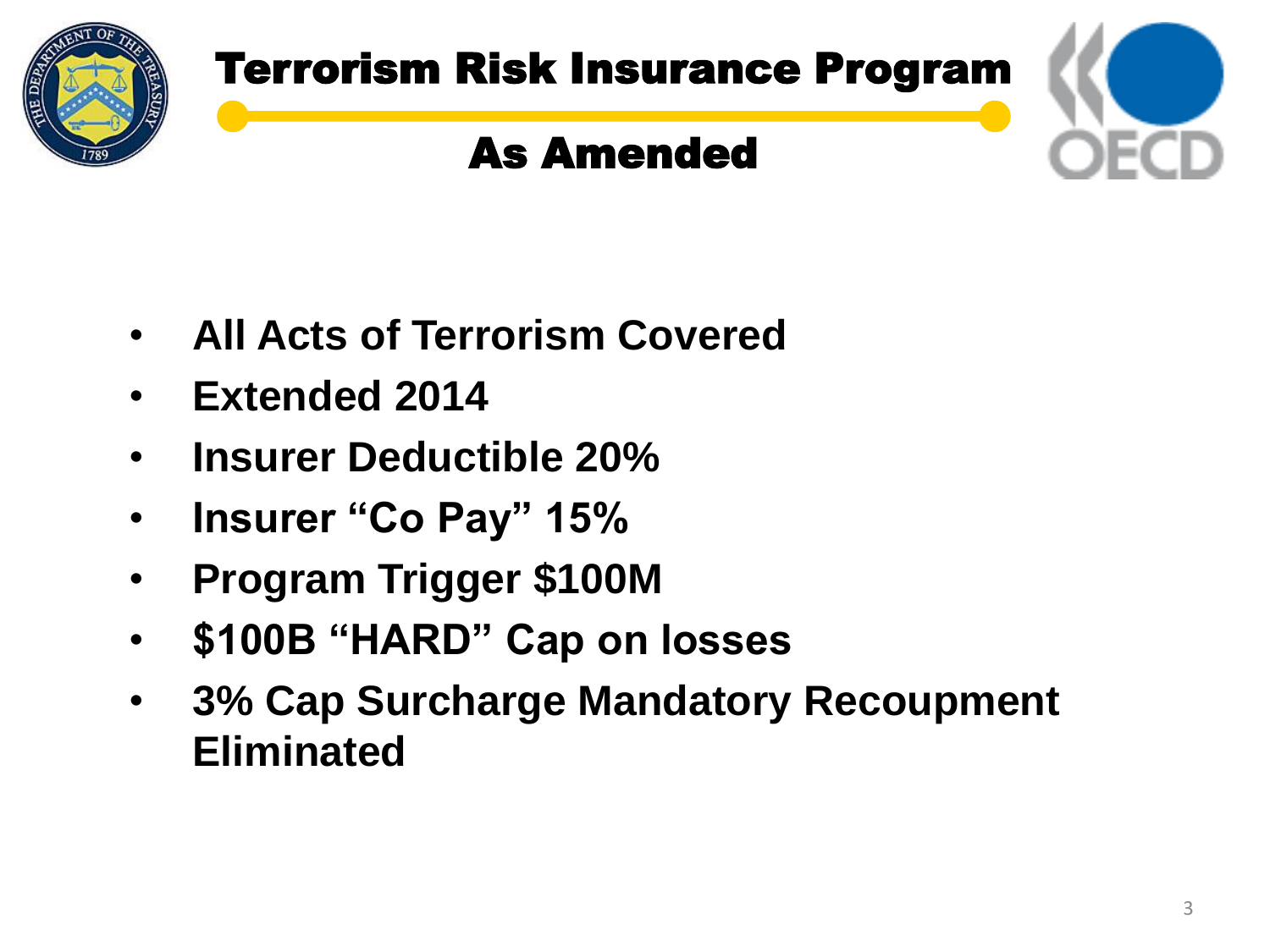

## Terrorism Risk Insurance Program

### Claims Payments